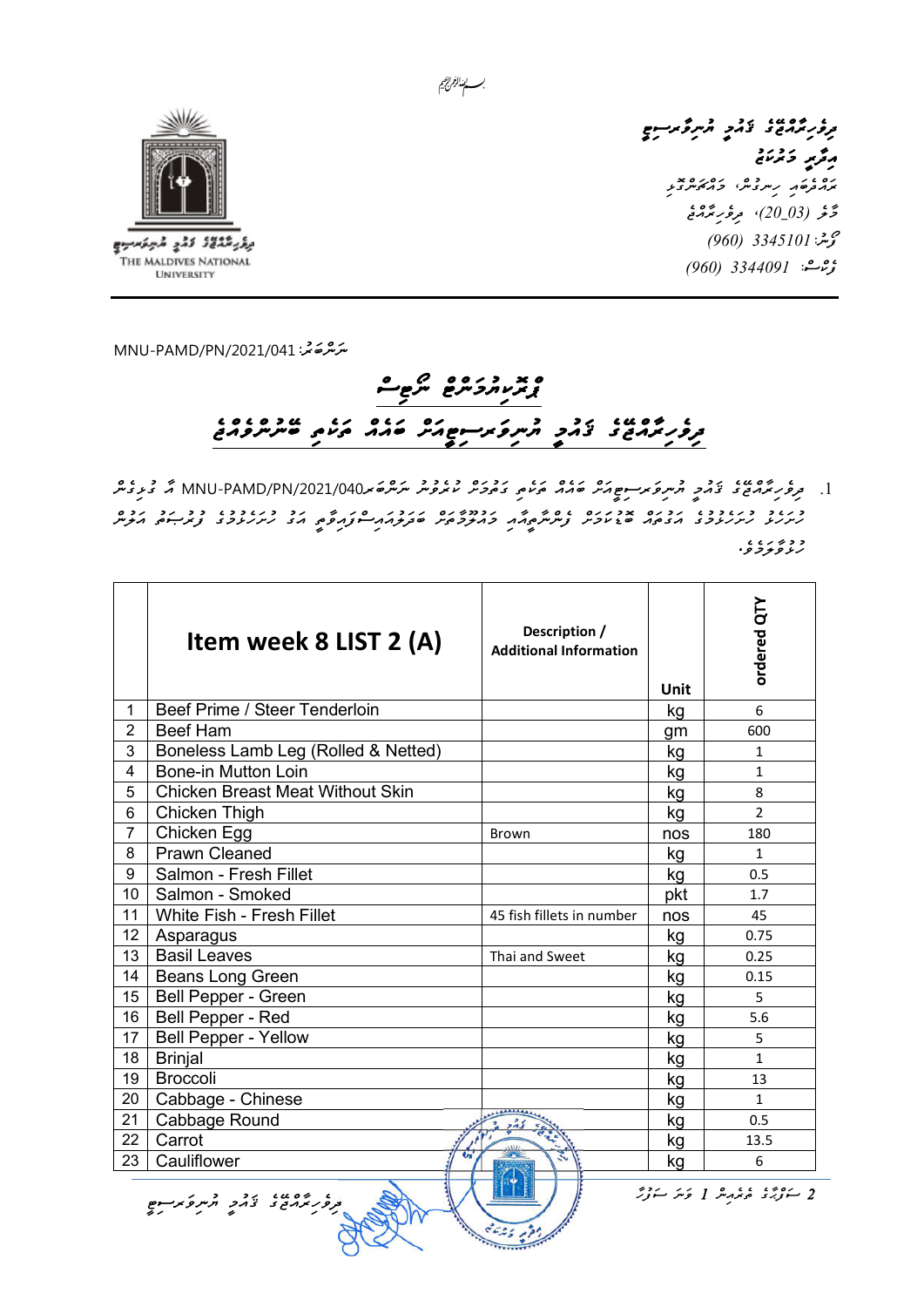| 24 | Celery                     |      | kg  | 8              |
|----|----------------------------|------|-----|----------------|
| 25 | Chili - Red                | Thai | kg  | 0.2            |
| 26 | Cucumber - Lebanese        |      | kg  | 2.5            |
| 27 | Fennel                     |      | kg  | 0.6            |
| 28 | French Bean                |      | kg  | 0.8            |
| 29 | <b>Fresh Rocket Leaves</b> |      | kg  | 0.2            |
| 30 | <b>Fresh Basil</b>         |      | kg  | 0.4            |
| 31 | <b>Fresh Chervils</b>      |      | kg  | 0.025          |
| 32 | <b>Fresh Chives</b>        |      | kg  | 0.055          |
| 33 | Fresh Dill                 |      | kg  | 0.525          |
| 34 | Fresh Italian Parsley      | Flat | kg  | 0.1            |
| 35 | Fresh Oregano              |      | kg  | 0.5            |
| 36 | <b>Fresh Rosemary</b>      |      | kg  | 0.5            |
| 37 | Fresh Tarragon             |      | kg  | 0.58           |
| 38 | Fresh Thyme                |      | kg  | 0.1            |
| 39 | Galangal                   |      | kg  | 0.5            |
| 40 | Garlic                     |      | kg  | 2.5            |
| 41 | Ginger                     |      | kg  | $\overline{2}$ |
| 42 | Leeks                      |      | kg  | 9              |
| 43 | Lemon                      |      | nos | 45             |
| 44 | <b>Lemon Grass</b>         |      | kg  | 0.2            |
| 45 | Lettuce Iceberg            |      | kg  | 1.5            |

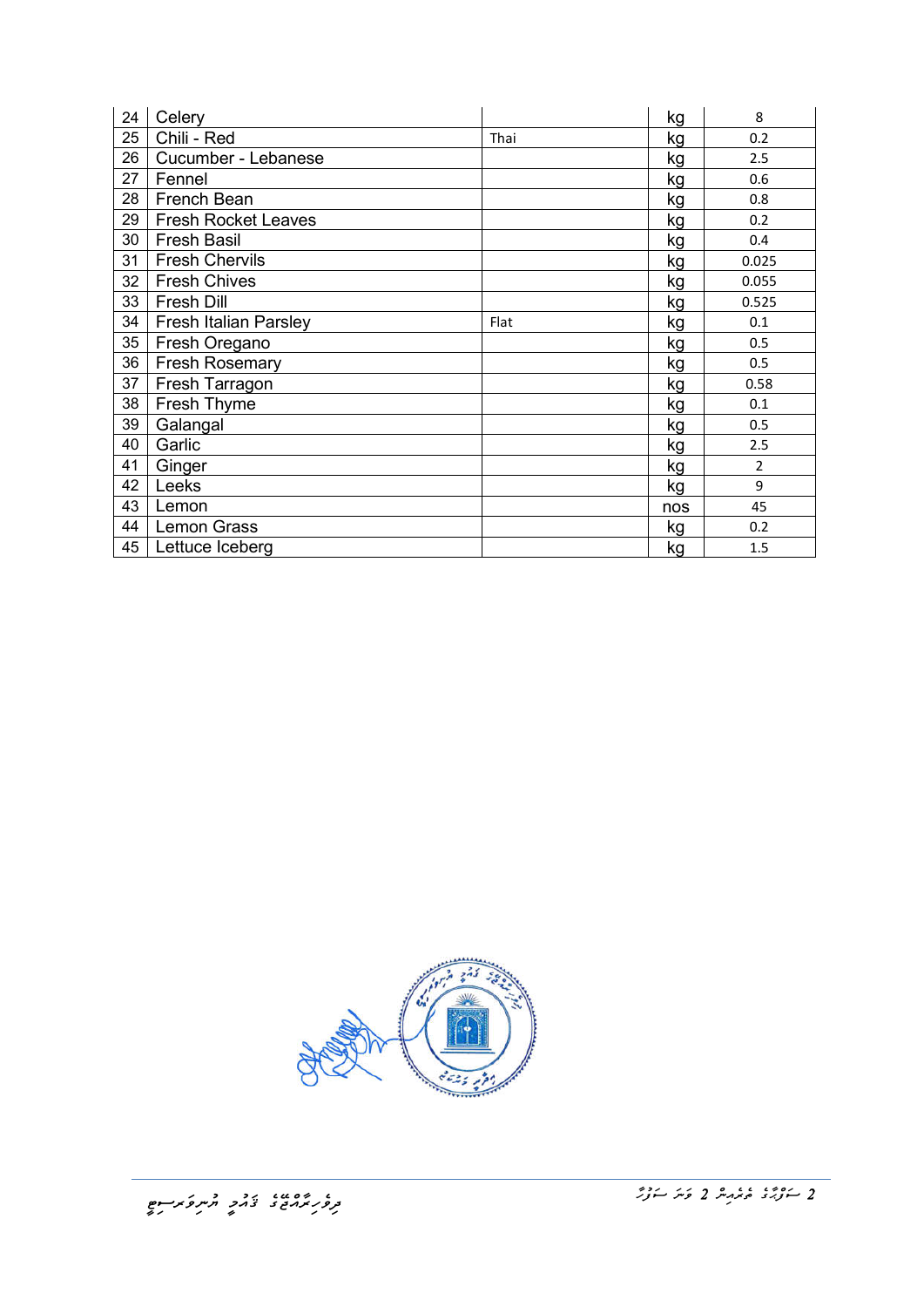| Lettuce Romaine<br>1<br>kg<br>0.5<br>$\overline{2}$<br>Lime<br>6<br>kg<br>3<br>Lime Leaves<br>$\overline{2}$<br>bdl<br><b>Mint Leaves</b><br>4<br>kg<br>1.6<br><b>Mushroom Button Fresh</b><br>5<br>2.7<br>kg<br><b>Mushroom Shitake</b><br>pkt<br>6<br>3<br>Onion<br>$\overline{7}$<br>kg<br>11<br><b>Onion Red</b><br>8<br>4<br>kg<br><b>Onion White</b><br>9<br>$\overline{2}$<br>kg<br><b>Onion Spring</b><br>10<br>0.9<br>kg<br>Pak Choy<br>11<br>$\mathbf{1}$<br>kg<br>Parsley<br>12<br>kg<br>0.45<br>13<br>Potato - Baby<br>kg<br>1.5<br>Potato Sweet all color<br>14<br>kg<br>1.3<br>Orange<br>Potatoes<br>15<br>9<br>kg<br><b>Pumpkin Butternut</b><br>16<br>$\overline{7}$<br>kg<br>Radish - Baby<br>17<br>kg<br>0.1<br><b>Shallots</b><br>18<br>kg<br>0.5<br>Spinach Baby<br>19<br>kg<br>2.5<br><b>Sweet Potato</b><br>20<br>4<br>kg<br>Tomato<br>21<br>6<br>kg<br>22<br>Tomato - Cherry Red<br>Red and Yellow<br>0.75<br>kg<br><b>Tomato Beef</b><br>23<br>4<br>kg<br><b>Tomato Roma</b><br>24<br>5.25<br>kg<br><b>Zucchini Yellow</b><br>25<br>kg<br>$\mathbf{1}$<br>26<br>Aubergine<br>9.5<br>kg<br><b>Beetroot</b><br>27<br>kg<br>1<br>28<br>Frozen Corn Kernel<br>$\mathbf 1$<br>pkt<br>1Kg Packet<br>29<br>Frozen Green Peas<br>800g Packet<br>pkt<br>$\overline{2}$<br>30<br>Apple - Green<br>18<br>nos<br>31<br>Apple - Red<br>28<br>nos<br>32<br>Banana - Local<br>2.5<br>kg<br>Blackberry<br>33<br>pkt<br>3<br>Blueberry<br>34<br>3<br>pkt<br>35<br>Kiwi Fruit<br>kg<br>0.5<br>Pear - Green<br>36<br>10<br>nos<br><b>Gelatin Powder</b><br>37<br>0.12<br>kg<br><b>Nut Almond Flake</b><br>38<br>0.3<br>kg<br>Dark Chocolate - Callebaut<br>39<br>0.4<br>kg<br>Milk Chocolate - Callebaut<br>40<br>0.4<br>kg<br>Vanilla Pod<br>41<br>0.02<br>kg<br>Fresh Orange Juice<br>42<br>Graninni (Small)<br>$\overline{2}$<br>Itr<br>Full cream milk<br>Arla/Puck<br>43<br>6<br>pkt | Item week 8 LIST 2 (B)     | Description /<br><b>Additional Information</b> | Unit | ordered QTY |
|------------------------------------------------------------------------------------------------------------------------------------------------------------------------------------------------------------------------------------------------------------------------------------------------------------------------------------------------------------------------------------------------------------------------------------------------------------------------------------------------------------------------------------------------------------------------------------------------------------------------------------------------------------------------------------------------------------------------------------------------------------------------------------------------------------------------------------------------------------------------------------------------------------------------------------------------------------------------------------------------------------------------------------------------------------------------------------------------------------------------------------------------------------------------------------------------------------------------------------------------------------------------------------------------------------------------------------------------------------------------------------------------------------------------------------------------------------------------------------------------------------------------------------------------------------------------------------------------------------------------------------------------------------------------------------------------------------------------------------------------------------------------------------------------------------------------------------------------------------------------------------------------|----------------------------|------------------------------------------------|------|-------------|
|                                                                                                                                                                                                                                                                                                                                                                                                                                                                                                                                                                                                                                                                                                                                                                                                                                                                                                                                                                                                                                                                                                                                                                                                                                                                                                                                                                                                                                                                                                                                                                                                                                                                                                                                                                                                                                                                                                |                            |                                                |      |             |
|                                                                                                                                                                                                                                                                                                                                                                                                                                                                                                                                                                                                                                                                                                                                                                                                                                                                                                                                                                                                                                                                                                                                                                                                                                                                                                                                                                                                                                                                                                                                                                                                                                                                                                                                                                                                                                                                                                |                            |                                                |      |             |
|                                                                                                                                                                                                                                                                                                                                                                                                                                                                                                                                                                                                                                                                                                                                                                                                                                                                                                                                                                                                                                                                                                                                                                                                                                                                                                                                                                                                                                                                                                                                                                                                                                                                                                                                                                                                                                                                                                |                            |                                                |      |             |
|                                                                                                                                                                                                                                                                                                                                                                                                                                                                                                                                                                                                                                                                                                                                                                                                                                                                                                                                                                                                                                                                                                                                                                                                                                                                                                                                                                                                                                                                                                                                                                                                                                                                                                                                                                                                                                                                                                |                            |                                                |      |             |
|                                                                                                                                                                                                                                                                                                                                                                                                                                                                                                                                                                                                                                                                                                                                                                                                                                                                                                                                                                                                                                                                                                                                                                                                                                                                                                                                                                                                                                                                                                                                                                                                                                                                                                                                                                                                                                                                                                |                            |                                                |      |             |
|                                                                                                                                                                                                                                                                                                                                                                                                                                                                                                                                                                                                                                                                                                                                                                                                                                                                                                                                                                                                                                                                                                                                                                                                                                                                                                                                                                                                                                                                                                                                                                                                                                                                                                                                                                                                                                                                                                |                            |                                                |      |             |
|                                                                                                                                                                                                                                                                                                                                                                                                                                                                                                                                                                                                                                                                                                                                                                                                                                                                                                                                                                                                                                                                                                                                                                                                                                                                                                                                                                                                                                                                                                                                                                                                                                                                                                                                                                                                                                                                                                |                            |                                                |      |             |
|                                                                                                                                                                                                                                                                                                                                                                                                                                                                                                                                                                                                                                                                                                                                                                                                                                                                                                                                                                                                                                                                                                                                                                                                                                                                                                                                                                                                                                                                                                                                                                                                                                                                                                                                                                                                                                                                                                |                            |                                                |      |             |
|                                                                                                                                                                                                                                                                                                                                                                                                                                                                                                                                                                                                                                                                                                                                                                                                                                                                                                                                                                                                                                                                                                                                                                                                                                                                                                                                                                                                                                                                                                                                                                                                                                                                                                                                                                                                                                                                                                |                            |                                                |      |             |
|                                                                                                                                                                                                                                                                                                                                                                                                                                                                                                                                                                                                                                                                                                                                                                                                                                                                                                                                                                                                                                                                                                                                                                                                                                                                                                                                                                                                                                                                                                                                                                                                                                                                                                                                                                                                                                                                                                |                            |                                                |      |             |
|                                                                                                                                                                                                                                                                                                                                                                                                                                                                                                                                                                                                                                                                                                                                                                                                                                                                                                                                                                                                                                                                                                                                                                                                                                                                                                                                                                                                                                                                                                                                                                                                                                                                                                                                                                                                                                                                                                |                            |                                                |      |             |
|                                                                                                                                                                                                                                                                                                                                                                                                                                                                                                                                                                                                                                                                                                                                                                                                                                                                                                                                                                                                                                                                                                                                                                                                                                                                                                                                                                                                                                                                                                                                                                                                                                                                                                                                                                                                                                                                                                |                            |                                                |      |             |
|                                                                                                                                                                                                                                                                                                                                                                                                                                                                                                                                                                                                                                                                                                                                                                                                                                                                                                                                                                                                                                                                                                                                                                                                                                                                                                                                                                                                                                                                                                                                                                                                                                                                                                                                                                                                                                                                                                |                            |                                                |      |             |
|                                                                                                                                                                                                                                                                                                                                                                                                                                                                                                                                                                                                                                                                                                                                                                                                                                                                                                                                                                                                                                                                                                                                                                                                                                                                                                                                                                                                                                                                                                                                                                                                                                                                                                                                                                                                                                                                                                |                            |                                                |      |             |
|                                                                                                                                                                                                                                                                                                                                                                                                                                                                                                                                                                                                                                                                                                                                                                                                                                                                                                                                                                                                                                                                                                                                                                                                                                                                                                                                                                                                                                                                                                                                                                                                                                                                                                                                                                                                                                                                                                |                            |                                                |      |             |
|                                                                                                                                                                                                                                                                                                                                                                                                                                                                                                                                                                                                                                                                                                                                                                                                                                                                                                                                                                                                                                                                                                                                                                                                                                                                                                                                                                                                                                                                                                                                                                                                                                                                                                                                                                                                                                                                                                |                            |                                                |      |             |
|                                                                                                                                                                                                                                                                                                                                                                                                                                                                                                                                                                                                                                                                                                                                                                                                                                                                                                                                                                                                                                                                                                                                                                                                                                                                                                                                                                                                                                                                                                                                                                                                                                                                                                                                                                                                                                                                                                |                            |                                                |      |             |
|                                                                                                                                                                                                                                                                                                                                                                                                                                                                                                                                                                                                                                                                                                                                                                                                                                                                                                                                                                                                                                                                                                                                                                                                                                                                                                                                                                                                                                                                                                                                                                                                                                                                                                                                                                                                                                                                                                |                            |                                                |      |             |
|                                                                                                                                                                                                                                                                                                                                                                                                                                                                                                                                                                                                                                                                                                                                                                                                                                                                                                                                                                                                                                                                                                                                                                                                                                                                                                                                                                                                                                                                                                                                                                                                                                                                                                                                                                                                                                                                                                |                            |                                                |      |             |
|                                                                                                                                                                                                                                                                                                                                                                                                                                                                                                                                                                                                                                                                                                                                                                                                                                                                                                                                                                                                                                                                                                                                                                                                                                                                                                                                                                                                                                                                                                                                                                                                                                                                                                                                                                                                                                                                                                |                            |                                                |      |             |
|                                                                                                                                                                                                                                                                                                                                                                                                                                                                                                                                                                                                                                                                                                                                                                                                                                                                                                                                                                                                                                                                                                                                                                                                                                                                                                                                                                                                                                                                                                                                                                                                                                                                                                                                                                                                                                                                                                |                            |                                                |      |             |
|                                                                                                                                                                                                                                                                                                                                                                                                                                                                                                                                                                                                                                                                                                                                                                                                                                                                                                                                                                                                                                                                                                                                                                                                                                                                                                                                                                                                                                                                                                                                                                                                                                                                                                                                                                                                                                                                                                |                            |                                                |      |             |
|                                                                                                                                                                                                                                                                                                                                                                                                                                                                                                                                                                                                                                                                                                                                                                                                                                                                                                                                                                                                                                                                                                                                                                                                                                                                                                                                                                                                                                                                                                                                                                                                                                                                                                                                                                                                                                                                                                |                            |                                                |      |             |
|                                                                                                                                                                                                                                                                                                                                                                                                                                                                                                                                                                                                                                                                                                                                                                                                                                                                                                                                                                                                                                                                                                                                                                                                                                                                                                                                                                                                                                                                                                                                                                                                                                                                                                                                                                                                                                                                                                |                            |                                                |      |             |
|                                                                                                                                                                                                                                                                                                                                                                                                                                                                                                                                                                                                                                                                                                                                                                                                                                                                                                                                                                                                                                                                                                                                                                                                                                                                                                                                                                                                                                                                                                                                                                                                                                                                                                                                                                                                                                                                                                |                            |                                                |      |             |
|                                                                                                                                                                                                                                                                                                                                                                                                                                                                                                                                                                                                                                                                                                                                                                                                                                                                                                                                                                                                                                                                                                                                                                                                                                                                                                                                                                                                                                                                                                                                                                                                                                                                                                                                                                                                                                                                                                |                            |                                                |      |             |
|                                                                                                                                                                                                                                                                                                                                                                                                                                                                                                                                                                                                                                                                                                                                                                                                                                                                                                                                                                                                                                                                                                                                                                                                                                                                                                                                                                                                                                                                                                                                                                                                                                                                                                                                                                                                                                                                                                |                            |                                                |      |             |
|                                                                                                                                                                                                                                                                                                                                                                                                                                                                                                                                                                                                                                                                                                                                                                                                                                                                                                                                                                                                                                                                                                                                                                                                                                                                                                                                                                                                                                                                                                                                                                                                                                                                                                                                                                                                                                                                                                |                            |                                                |      |             |
|                                                                                                                                                                                                                                                                                                                                                                                                                                                                                                                                                                                                                                                                                                                                                                                                                                                                                                                                                                                                                                                                                                                                                                                                                                                                                                                                                                                                                                                                                                                                                                                                                                                                                                                                                                                                                                                                                                |                            |                                                |      |             |
|                                                                                                                                                                                                                                                                                                                                                                                                                                                                                                                                                                                                                                                                                                                                                                                                                                                                                                                                                                                                                                                                                                                                                                                                                                                                                                                                                                                                                                                                                                                                                                                                                                                                                                                                                                                                                                                                                                |                            |                                                |      |             |
|                                                                                                                                                                                                                                                                                                                                                                                                                                                                                                                                                                                                                                                                                                                                                                                                                                                                                                                                                                                                                                                                                                                                                                                                                                                                                                                                                                                                                                                                                                                                                                                                                                                                                                                                                                                                                                                                                                |                            |                                                |      |             |
|                                                                                                                                                                                                                                                                                                                                                                                                                                                                                                                                                                                                                                                                                                                                                                                                                                                                                                                                                                                                                                                                                                                                                                                                                                                                                                                                                                                                                                                                                                                                                                                                                                                                                                                                                                                                                                                                                                |                            |                                                |      |             |
|                                                                                                                                                                                                                                                                                                                                                                                                                                                                                                                                                                                                                                                                                                                                                                                                                                                                                                                                                                                                                                                                                                                                                                                                                                                                                                                                                                                                                                                                                                                                                                                                                                                                                                                                                                                                                                                                                                |                            |                                                |      |             |
|                                                                                                                                                                                                                                                                                                                                                                                                                                                                                                                                                                                                                                                                                                                                                                                                                                                                                                                                                                                                                                                                                                                                                                                                                                                                                                                                                                                                                                                                                                                                                                                                                                                                                                                                                                                                                                                                                                |                            |                                                |      |             |
|                                                                                                                                                                                                                                                                                                                                                                                                                                                                                                                                                                                                                                                                                                                                                                                                                                                                                                                                                                                                                                                                                                                                                                                                                                                                                                                                                                                                                                                                                                                                                                                                                                                                                                                                                                                                                                                                                                |                            |                                                |      |             |
|                                                                                                                                                                                                                                                                                                                                                                                                                                                                                                                                                                                                                                                                                                                                                                                                                                                                                                                                                                                                                                                                                                                                                                                                                                                                                                                                                                                                                                                                                                                                                                                                                                                                                                                                                                                                                                                                                                |                            |                                                |      |             |
|                                                                                                                                                                                                                                                                                                                                                                                                                                                                                                                                                                                                                                                                                                                                                                                                                                                                                                                                                                                                                                                                                                                                                                                                                                                                                                                                                                                                                                                                                                                                                                                                                                                                                                                                                                                                                                                                                                |                            |                                                |      |             |
|                                                                                                                                                                                                                                                                                                                                                                                                                                                                                                                                                                                                                                                                                                                                                                                                                                                                                                                                                                                                                                                                                                                                                                                                                                                                                                                                                                                                                                                                                                                                                                                                                                                                                                                                                                                                                                                                                                |                            |                                                |      |             |
|                                                                                                                                                                                                                                                                                                                                                                                                                                                                                                                                                                                                                                                                                                                                                                                                                                                                                                                                                                                                                                                                                                                                                                                                                                                                                                                                                                                                                                                                                                                                                                                                                                                                                                                                                                                                                                                                                                |                            |                                                |      |             |
|                                                                                                                                                                                                                                                                                                                                                                                                                                                                                                                                                                                                                                                                                                                                                                                                                                                                                                                                                                                                                                                                                                                                                                                                                                                                                                                                                                                                                                                                                                                                                                                                                                                                                                                                                                                                                                                                                                |                            |                                                |      |             |
|                                                                                                                                                                                                                                                                                                                                                                                                                                                                                                                                                                                                                                                                                                                                                                                                                                                                                                                                                                                                                                                                                                                                                                                                                                                                                                                                                                                                                                                                                                                                                                                                                                                                                                                                                                                                                                                                                                |                            |                                                |      |             |
|                                                                                                                                                                                                                                                                                                                                                                                                                                                                                                                                                                                                                                                                                                                                                                                                                                                                                                                                                                                                                                                                                                                                                                                                                                                                                                                                                                                                                                                                                                                                                                                                                                                                                                                                                                                                                                                                                                |                            |                                                |      |             |
| 44<br>4<br>$\begin{array}{c} \texttt{} \end{array}$<br>ltr                                                                                                                                                                                                                                                                                                                                                                                                                                                                                                                                                                                                                                                                                                                                                                                                                                                                                                                                                                                                                                                                                                                                                                                                                                                                                                                                                                                                                                                                                                                                                                                                                                                                                                                                                                                                                                     | Whipping cream Elle & Vire |                                                |      |             |

3525 199

حَوۡدُوۡ مُمۡمُمِنَّدٌ 3 وَسَرَ سَوۡرُمۡ ﴾ [15] صحيح الله عليه الله عليه الله عليه الله عن الله عن الله عن الل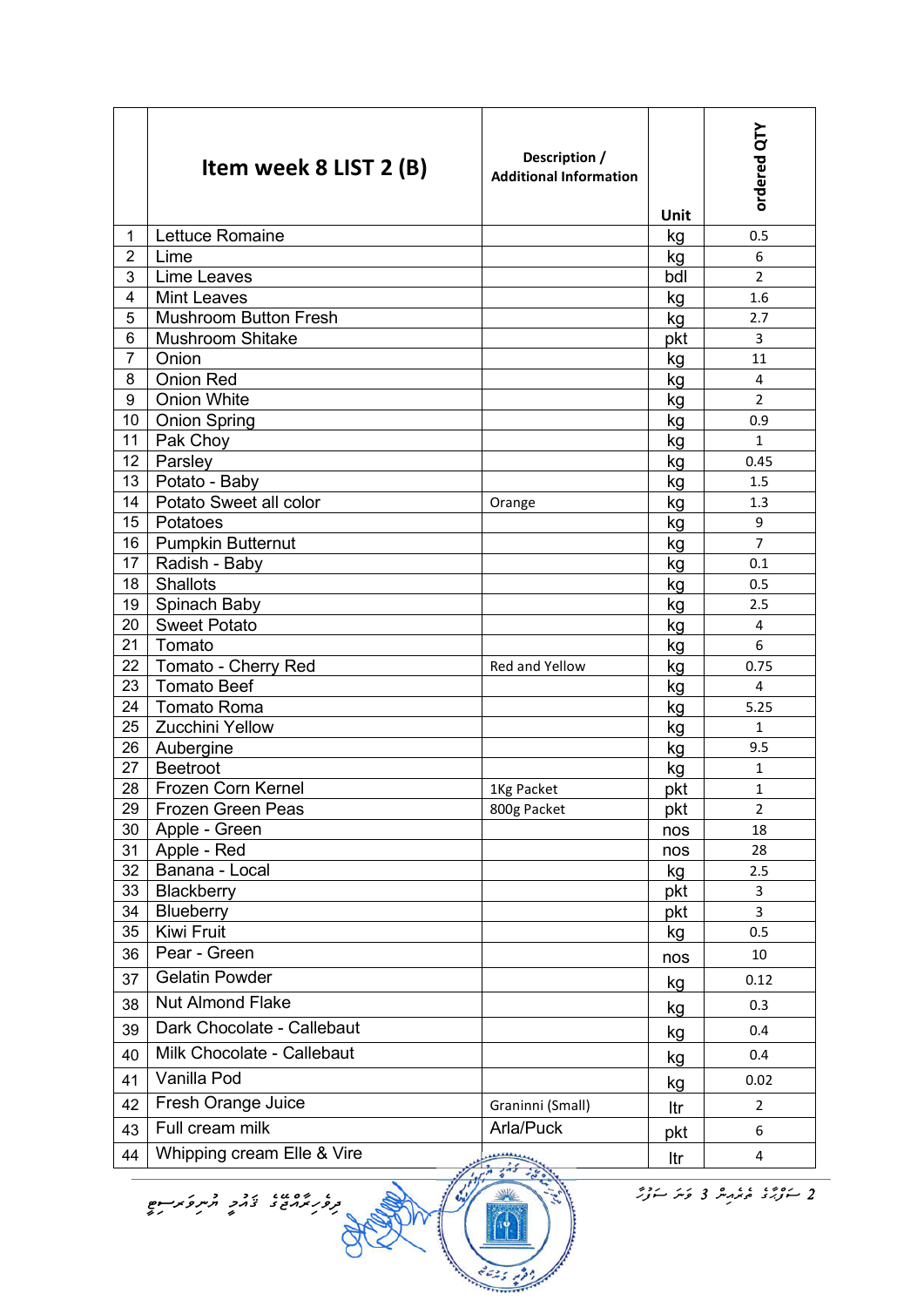- .2 މި ތަކެތި އެވޯރޑް ކުރެވޭނީ ހުރިހާ އައިޓަމަކަށް އެއްކޮށެވ.ެ މިހެންކަމުން މި ލިސްޓްގައިވާ ހުރިހާ އައިޓަމަކަށް އަގު د *د ر ه په د ب*<br>ر *بر بر پ*ر بو بر بر بو و
- 3. وِحَ، دِيمَ، سَوْرَ دِيمَ يُوْرِيْمُ سَوْرُوْغِ مِرَّةٍ دِيمَ دِيمَ رَبِيْهِ 10 × 2021 وَ مَّتْرِيَّةٍ فَرَقَ دَيْرِيَةٍ 12:00 وَ 12:00 فَرَقَ فَرَقَ دَيْرَةٍ 12:00 وَ 12:00 فَرَقَ فَرَقَةٍ فَرَقَةٍ 12:00 وَ 12:00 وَ غُ مِرِسْ <u>mohamed.ibaad@mnu.edu.mv</u> مَمَّدٍ خَرْجِرْ حَمْدٍ عَمَّدٍ مِنْتَرَّ m<u>ohamed.ibaad@mnu.edu.mv</u> ކޯޓޭޝަން އީމެއިލްކުރެއްވުން އެދެމެވ.ެ މި ނޯޓިސްއާ ގުޅޭގޮތުން އިތުރު މައުލޫމާތު ސާފުކުރުމަށް ބޭނުންފުޅުވާނަމަ ،3345109 ،3345110 3345111 ނުވަތަ 3345148 އަށް ގުޅުއްވުން އެދެމެވ.ެ

 $2021$  کوځونه کړ $10$